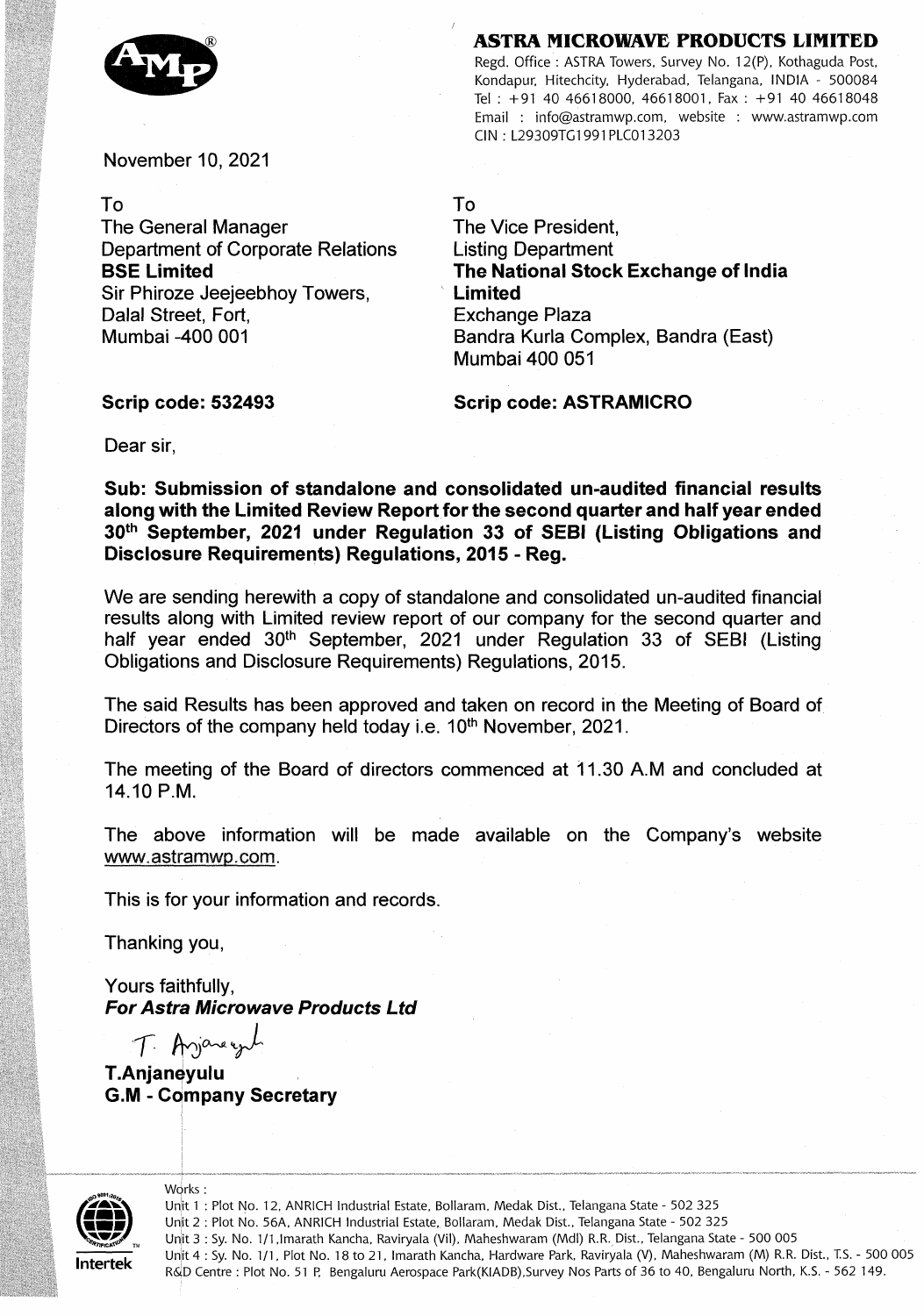# **Price Waterhouse Chartered Accountants LLP**

To,

The Board of Directors, Astra Microwave Products Limited, Astra Towers, Survey No. 12(P), Kothaguda Post, Kondapur, Hitech City, Hyderabad, Telangana - 500084.

- 1. We have reviewed the standalone unaudited financial results of Astra Microwave Products Limited (the "Company") for the quarter ended September 30, 2021 and the year to date results for the period April 01, 2021 to September 30 2021 which are included in the accompanying Statement of standalone unaudited financial results for the quarter and half-year ended September 30, 2021', the Standalone Statement of Assets and Liabilities as on that date and the Standalone Statement of Cash Flows for the half-year ended on that date (the "Statement"). The Statement has been prepared by the Company pursuant to Regulation 33 of the SEBI (Listing Obligations and Disclosure Requirements) Regulations, 2015, as amended (the "Listing Regulations, 2015"), which has been stamped by us for identification purposes. The Statement is the responsibility of the Company's management and has been approved by the Board of Directors Our responsibility is to issue a report on the Statement based on our review.
- 2. We conducted our review of the Statement in accordance with the Standard on Review Engagements (SRE) 2410 "Review of Interim Financial Information Performed by the Independent Auditor of the Entity", issued by the Institute of Chartered Accountants of India. This Standard requires that we plan and perform the review to obtain moderate assurance as to whether the Statement is free of material misstatement. A review of interim financial information consists of making inquiries, primarily of persons responsible for financial and accounting matters, and applying analytical and other review procedures. A review is substantially less in scope than an audit conducted in accordance with Standards on Auditing and consequently does not enable us to obtain assurance that we would become aware of all significant matters that might be identified in an audit. Accordingly, we do not express an audit opinion.
- 3. Based on our review conducted as above, nothing has come to our attention that causes us to believe that the Statement has not been prepared in all material respects in accordance with the applicable Accounting Standards prescribed under Section 133 of the Companies Act, 2013 and other recognised accounting practices and policies and has not disclosed the information required to be disclosed in terms of Regulation 33 of the Listing Regulations 2015 including the manner in which it is to be disclosed or that it contains any material misstatement.
- We draw your attention to Note 4 to the financial results, which describes the management's assessment of the impact of the outbreak of Coronavirus (COVID-19) on the business operations of the Company. In view of the uncertain economic environment a definitive assessment of the impact on the subsequent periods is highly dependent upon circumstances as they evolve. Our opinion is not modified in respect of this matter.

For Price Waterhouse Chartered Accountants LLP Firm Registration Number: 012754N/N500016 Chartered Accountants

S Digitally signed by unit Sunit Kumar Basu **Kumar Basu**  123752+0530

Sunit Kumar Basu Partner Hyderabad Membership Number: 55000<br>November 10, 2021 Membership Number: 55000<br>UDIN: 21055000AAAAKX610 UDIN: 21055000AAAAKX6190

*Price Waterhouse Chartered Accountants LLP, Unit* - *2B, 8th Floor, Octave Block, Block El, Parcel - 4, Salarpuria*  Sattva Knowledge City, Raidurg, Hyderabad, Telangana - 500081 *T: +91 (40) 4424* ó000, *F: +91 (40) 4424 6300* 

Registered office and Head office: Sucheta Bhawan, 11A Vishnu Digambar Marg, New Delhi 110 002

Price Waterhouse (a Partnership Firm) converted into Price Waterhouse Chartered Accountants LLP (a Limited Liability Partnership with LLP identity no: LLPIN AAC-5001)<br>with effect from July 25, 2014, Post its conversion to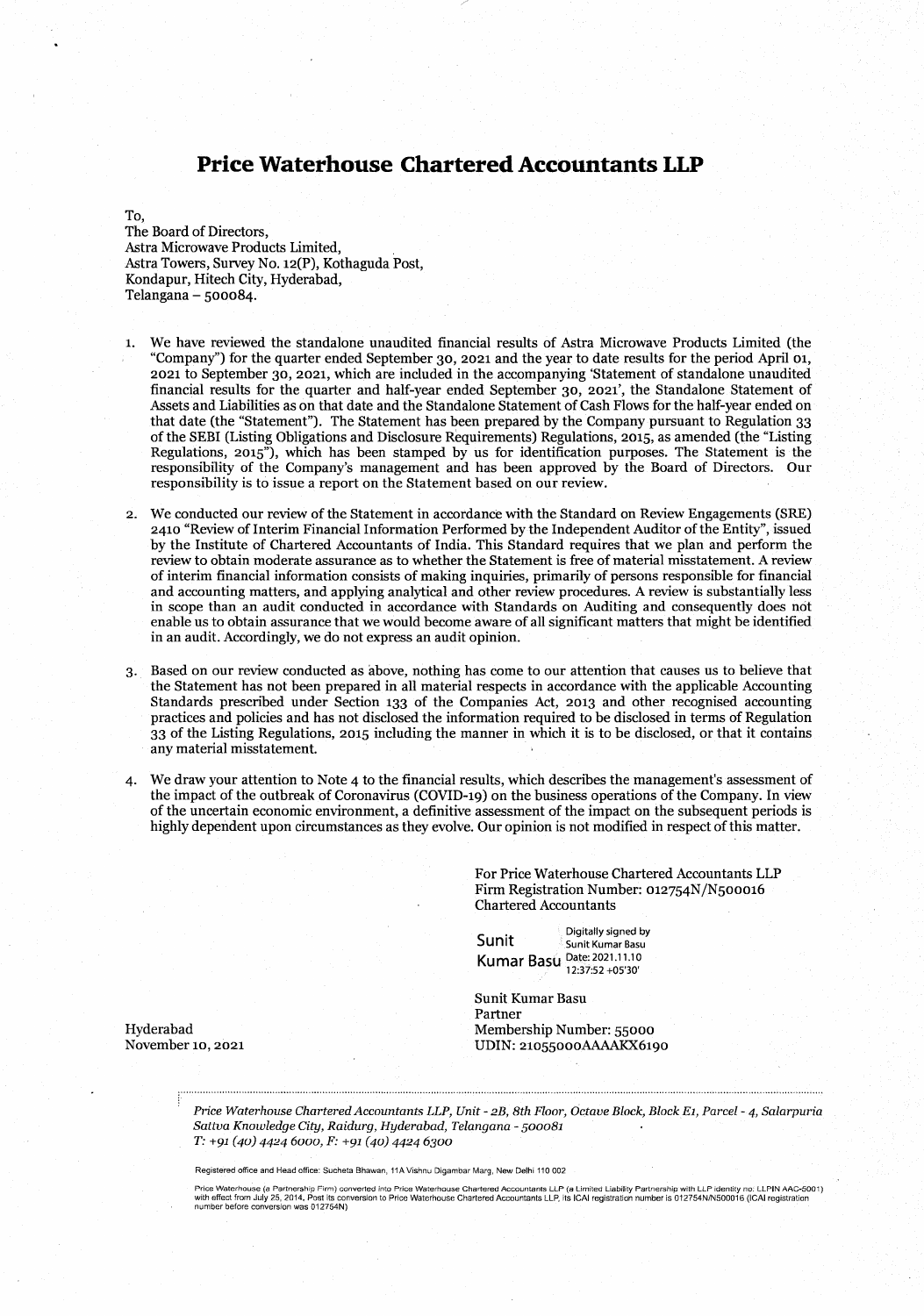# **Price Waterhouse Chartered Accountants LLP**

To

The Board of Directors Astra Microwave Products Limited Astra Towers, Survey No. 12(P), Kothaguda Post, Kondapur, Hitech City, Hyderabad, Telangana - 500084.

- 1. We have reviewed the consolidated unaudited financial results of Astra Microwave Products Limited (the "Parent"), its subsidiaries (the parent and its subsidiaries hereinafter referred to as the "Group"), and its share of the net loss after tax and total comprehensive loss of its joint venture (refer Note 1 on the Statement) for the quarter ended September 30, 2021 and the year to date results for the period April 01, 2021 to September 30, 2021 which are included in the accompanying 'Statement of consolidated unaudited financial results for the quarter and half-year ended September 30, 2021', the unaudited Consolidated Statement of Assets and Liabilities as on that date and the Consolidated Statement of Cash Flows for the half-year ended on that date (the "Statement"). The Statement is being submitted by the Parent pursuant to the requirement of Regulation 33 of the SEBI (Listing Obligations and Disclosure Requirements) Regulations, 2015, as amended (the "Listing Regulations"), which has been stamped by us for identification purposes.
- 2. This Statement, which is the responsibility of the Parent's Management and has been approved by the Parent's Board of Directors, has been prepared in accordance with the recognition and measurement principles laid down in Indian Accounting Standard 34 "Interim Financial Reporting" ("Ind AS 34"), prescribed under Section 133 of the Companies Act, 2013, and other accounting principles generally accepted in India. Our responsibility is to express a conclusion on the Statement based on our review.
- 3. We conducted our review of the Statement in accordance with the Standard on Review Engagements (SRE) 2410 "Review of Interim Financial Information Performed by the Independent Auditor of the Entity", issued by the Institute of Chartered Accountants of India. This Standard requires that we plan and perform the review to obtain moderate assurance as to whether the Statement is free of material misstatement. A review of interim financial information consists of making inquiries, primarily of persons responsible for financial and accounting mailers, and applying analytical and other review procedures. A review is substantially less in scope than an audit conducted in accordance with Standards on Auditing and consequently does not enable us to obtain assurance that we would become aware of all significant matters that might be identified in an audit. Accordingly, we do not express an audit opinion.

We also performed procedures in accordance with the circular issued by the SEBI under Regulation 33 (8) of the SEBI (Listing Obligations and Disclosure Requirements) Regulations, 2015, as amended, to the extent applicable.

4. As indicated in paragraph 1 above, the Statement includes the results of the following entities:

Bhavyabhanu Electronics Private Limited - Wholly Owned Subsidiary<br>
Aelius Semiconductors Pte. Ltd. Singapore - Wholly Owned Subsidiary Aelius Semiconductors Pte. Ltd. Singapore - Wholly Owned Subsidiary Astra Foundation (Section 8 Company) - Wholly Owned Subsidiary Astra Rafael Comsys Private Limited

*Price Waterhouse Chartered Accountants LLP, Unit* - *2B, 8th Floor, Octave Block, Block El, Parcel - 4, Salarpuria Sattva Knowledge City, Raidurg, Hyderabad, Telangana -500081 T: +91 (40) 4424 6000, F. +91 (40) 4424 6300* 

Registered office and Head office: Sucheta Bhawan, 11A Vishnu Digambar Marg, New Delhi 110 002

Price Waterhouse (a Partnership Firm) converted into Price Waterhouse Chartered Accountants LLP (a Limited Liability Partnership with LLP identity no: LLPIN AAC-5001<br>with effect from July 25, 2014. Post its conversion to P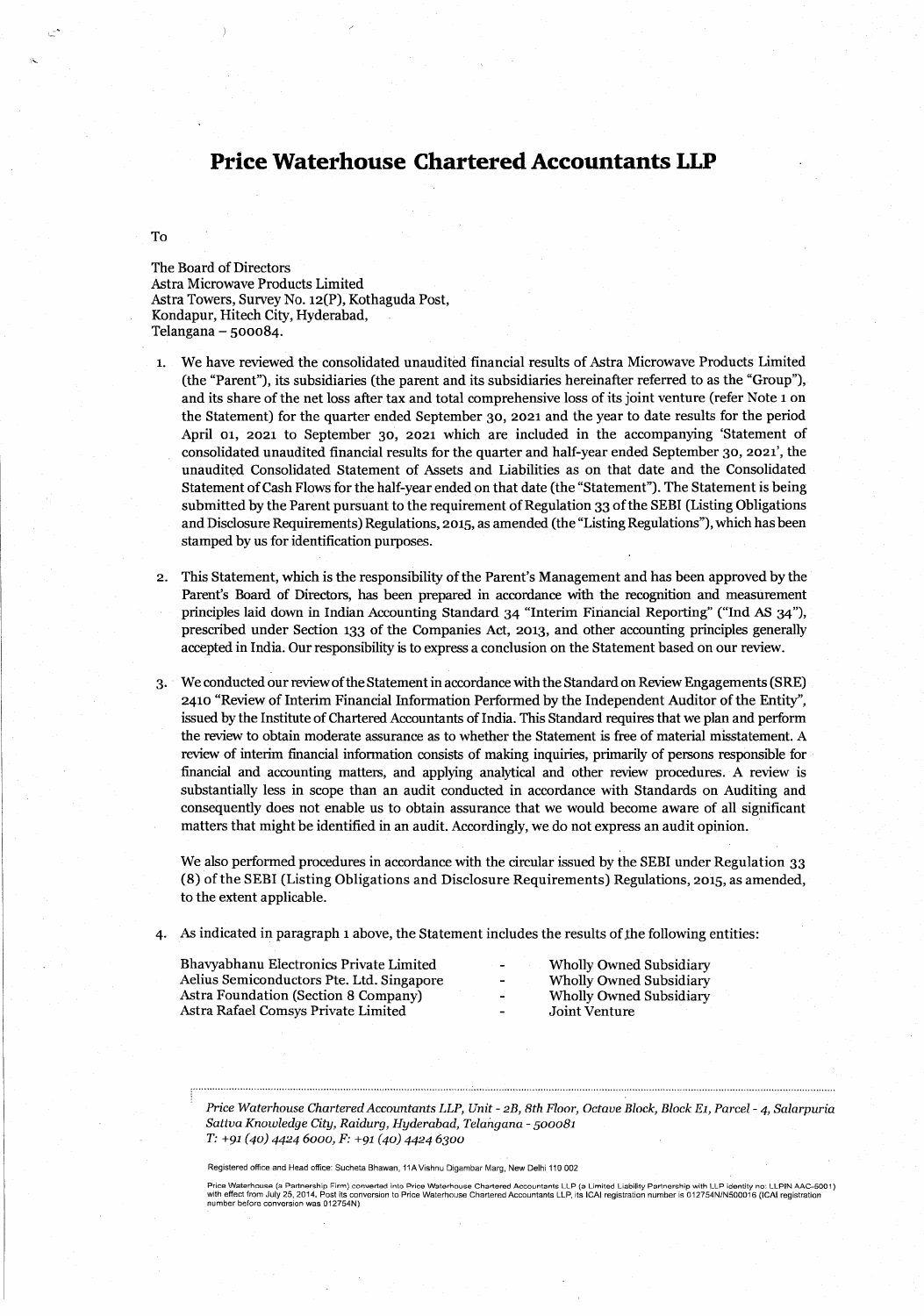- 5. Based on our review conducted and procedures performed as stated in paragraph 3 above, nothing has come to our attention that causes us to believe that the accompanying Statement has not been prepared in all material respects in accordance with the recognition and measurement principles laid down in the aforesaid Indian Accounting Standard and other accounting principles generally accepted in India and has not disclosed the information required to be disclosed in terms of Regulation 33 of the Listing Regulations, including the manner in which it is to be disclosed, or that it contains any material misstatement.
- 6. We draw your attention to Note 5 to the financial results, which describes the management's assessment of the impact of the outbreak of Coronavirus (COVID-19) on the business operations of the Company. In view of the uncertain economic environment, a definitive assessment of the impact on the subsequent periods is highly dependent upon circumstances as they evolve. Our opinion is not modified in respect of this matter.
- 7. The consolidated unaudited financial results includes the interim financial results of 1 subsidiary which have not been reviewed/audited by their auditors, whose interim financial results reflect total assets of Rs. 0.73 lakhs and net assets of Rs. o.7i lakhs as at September 30, 2021 and total revenue of Rs. Nil and Rs. Nil, total net loss after tax of Rs. 1.43 lakhs and Rs. 1.45 lakhs and total comprehensive loss of Rs. 1.43 lakhs and Rs. 1.45 lakhs lakhs for the quarter ended September 30, 2021 and for the period from April 01, 2021 to September 30, 2021 respectively, and cash outflows (net) of Rs. 1.55 lakhs for the period from April 01, 2021 to September 30, 2021, as considered in the consolidated unaudited financial results. The consolidated unaudited financial results also includes the Group's share of net loss after tax of Rs. 39.90 lakhs and Rs. 119.92 lakhs and total comprehensive loss of Rs. 39.90 lakhs and Rs. 119.92 lakhs for the quarter ended September 30, 2021 and for the period from April 01, 2021 to September 30, 2021 respectively, as considered in the consolidated unaudited financial results, in respect of 1 joint venture, based on their interim financial results which have not been reviewed/audited by their auditors. Further as indicated in Note 1 to the financial results, the results of 1 associate company has not been considered. According to the information and explanations given to us by the Management, these interim financial results are not material to the Group.

Our conclusion on the Statement is not modified in respect of the above matter.

For Price Waterhouse Chartered Accountants LLP Firm Registration Number: 012754N/N500016 Chartered Accountants

Digitally signed by Sunit Sunit Kumar Basu **Kumar Basu Date: 2021.11.10** 

Sunit Kumar Basu Partner Hyderabad Membership Number: 55000 UDIN: 21055000AAAAKY4059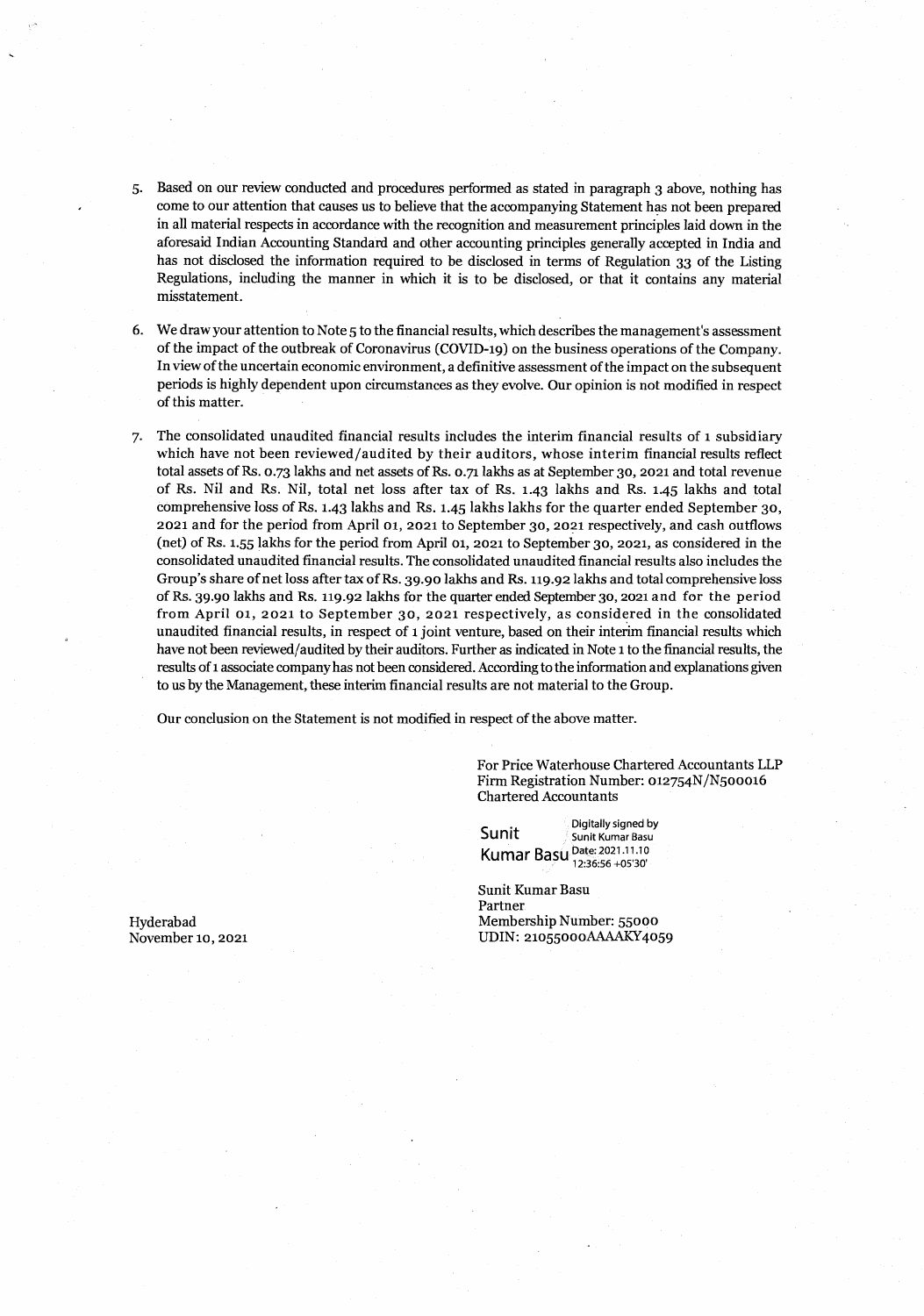#### **ASTRA MICROWAVE PRODUCTS LIMITED**  Registered Office : Astra Towers, Sy.No: 12(P), Kothaguda Post, Kondapur, **Hitech City, Hyderabad, Telangana** - **500084 CIN: L29309TG1991PLC013203**

्र<br>ज

## **Statement of standalone unaudited financial results for the quarter and half-year ended September 30, 2021**

|                |                                                              | All amounts in INR lakhs, unless otherwise stated |                  |                  |                        |                  |                   |
|----------------|--------------------------------------------------------------|---------------------------------------------------|------------------|------------------|------------------------|------------------|-------------------|
|                |                                                              | Quarters ended                                    |                  |                  | <b>Half Year ended</b> |                  | <b>Year ended</b> |
| S.No           | <b>Particulars</b>                                           | 30-Sep-21                                         | 30-Jun-21        | 30-Sep-20        | 30-Sep-21              | 30-Sep-20        | 31-Mar-21         |
|                |                                                              | <b>Unaudited</b>                                  | <b>Unaudited</b> | <b>Unaudited</b> | <b>Unaudited</b>       | <b>Unaudited</b> | <b>Audited</b>    |
| $\mathbf{t}$   | Income                                                       |                                                   |                  |                  |                        |                  |                   |
|                | a) Revenue from operations                                   | 17,682.46                                         | 12,019.76        | 10,468.60        | 29,702.22              | 20,205.97        | 58,915.36         |
|                | b) Other income                                              | 279.20                                            | 109.76           | 85.09            | 388.96                 | 342.31           | 1,166.21          |
|                |                                                              |                                                   |                  |                  |                        |                  |                   |
|                | Total income (a+b)                                           | 17,961.66                                         | 12,129.52        | 10,553.69        | 30,091.18              | 20,548.28        | 60,081.57         |
|                |                                                              |                                                   |                  |                  |                        |                  |                   |
|                |                                                              |                                                   |                  |                  |                        |                  |                   |
| 2              | <b>Expenses</b><br>a) Cost of materials consumed             |                                                   |                  |                  |                        |                  |                   |
|                | b) Changes in inventories of finished goods,                 | 15,080.19                                         | 10,037.90        | 11,584.39        | 25,118.09              | 16,783.14        | 45,619.43         |
|                | work-in-progress and stock-in-trade                          | (1,034.79)                                        | (2,708.33)       | (3,880.75)       | (3,743.12)             | (2,134.47)       | (3,774.41)        |
|                | c) Employees benefits expense                                |                                                   |                  |                  |                        |                  |                   |
|                | d) Finance costs                                             | 1,558.41                                          | 1,615.09         | 1,426.69         | 3,173.50               | 2,768.69         | 6,414.86          |
|                | e) Depreciation and amortisation expenses                    | 495-93                                            | 527.48           | 463.05           | 1,023.41               | 937.52           | 2,142.79          |
|                | f) Other expenses                                            | 496.20<br>1,014.26                                | 474.48<br>969.22 | 577.38           | 970.68<br>1,983.48     | 1,143.74         | 2,307.01          |
|                |                                                              |                                                   |                  | 1,023.43         |                        | 1,842.64         | 4,236.10          |
|                | Total expenses (a to f)                                      | 17,610.20                                         | 10,915.84        | 11,194.19        | 28,526.04              | 21,341.26        | 56,945.78         |
|                |                                                              |                                                   |                  |                  |                        |                  |                   |
|                |                                                              |                                                   |                  |                  |                        |                  |                   |
| 3              | Profit / (Loss) before tax (1 - 2)                           | 351.46                                            | 1,213.68         | (640.50)         | 1,565.14               | (792.98)         | 3,135.79          |
|                |                                                              |                                                   |                  |                  |                        |                  |                   |
| 4              | Tax expenses                                                 |                                                   |                  |                  |                        |                  |                   |
|                | Current tax expense/(credit)                                 | 163.73                                            | 366.97           |                  | 530.70                 | 47.39            | 992.93            |
|                | Tax of earlier years                                         |                                                   |                  |                  |                        |                  | (32.16)           |
|                | - Deferred tax expense/(credit)                              | (104.89)                                          | (119.49)         | (28.42)          | (224.38)               | (144.85)         | (218.17)          |
|                |                                                              |                                                   |                  |                  |                        |                  |                   |
| ${\bf 5}$      | Net profit / (loss) for the period $(3 - 4)$                 | 292.62                                            | 966.20           | (612.08)         | 1,258.82               | (695.52)         | 2,393.19          |
|                |                                                              |                                                   |                  |                  |                        |                  |                   |
|                |                                                              |                                                   |                  |                  |                        |                  |                   |
| 6              | Other comprehensive income                                   |                                                   |                  |                  |                        |                  |                   |
|                |                                                              |                                                   |                  |                  |                        |                  |                   |
|                | a) Items that will not be reclassified to profit or loss     |                                                   |                  |                  |                        |                  |                   |
|                |                                                              |                                                   |                  |                  |                        |                  |                   |
|                | (i) Remeasurements of post-employment benefit<br>obligations | 76.59                                             | 4.74             | 78.65            | 81.33                  | 64.53            | 18.94             |
|                | (ii)Income tax relating to items that will not be            |                                                   |                  |                  |                        |                  |                   |
|                | reclassified to profit or loss                               | (19.28)                                           | (1.19)           | (19.79)          | (20.47)                | (16.24)          | (4.77)            |
|                |                                                              |                                                   |                  |                  |                        |                  |                   |
|                | Total other comprehensive income                             | 57.31                                             | 3.55             | 58.86            | 60.86                  | 48.29            | 14.17             |
|                |                                                              |                                                   |                  |                  |                        |                  |                   |
|                |                                                              |                                                   |                  |                  |                        |                  |                   |
| $\overline{7}$ | Total comprehensive income / $(\text{loss})(5 + 6)$          | 349.93                                            | 969.75           | (553.22)         | 1,319.68               | (647.23)         | 2,407.36          |
|                |                                                              |                                                   |                  |                  |                        |                  |                   |
| 8              | Earnings per equity share (in Rs.)                           |                                                   |                  |                  |                        |                  |                   |
|                | (Rs. 2/- per equity share)                                   |                                                   |                  |                  |                        |                  |                   |
|                | a) Basic                                                     | 0.34                                              | 1.12             | (0.71)           | 1.45                   | (0.80)           | 2.76              |
|                | b) Diluted                                                   | 0.34                                              | 1.12             | (0.71)           | 1.45                   | (0.80)           | 2.76              |
|                |                                                              |                                                   |                  |                  |                        |                  |                   |
| 9              | Paid-up equity share capital                                 | 1,732.23                                          | 1,732.23         | 1,732.23         | 1,732.23               | 1,732.23         | 1,732.23          |
|                | (Rs. 2/- per equity share)                                   |                                                   |                  |                  |                        |                  |                   |
|                |                                                              |                                                   |                  |                  |                        |                  |                   |



*/,/'* •--: 拟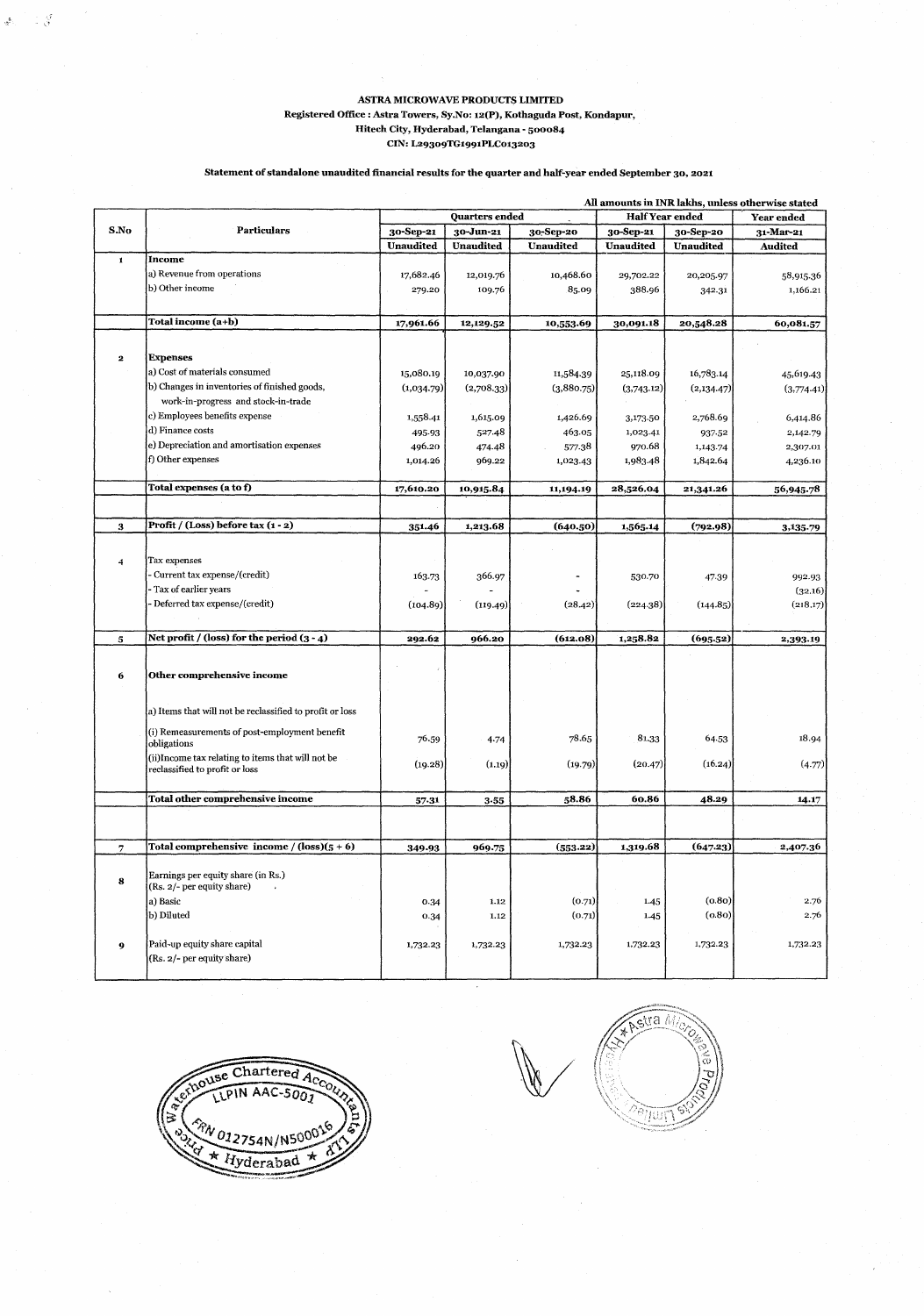#### **Notes:**

- I These results have been prepared in accordance with the Indian Accounting Standards (referred to as "Ind AS') 34 Interim Financial Reporting prescribed under Section 133 of the Companies Act, 2013 read with Companies (Indian Accounting Standards). Rules as amended from time to time. The above results were reviewed by<br>Audit Committee and then approved by the Board of Directors i of the aforesaid results.
- 2 The Company has only one business segment i.e. it deals in RF & Microwave products and hence segment wise reporting is not applicable.
- 3 The company has an order hook of Rs. 5,749.12 Crores as at Sept 30, 2021 which is executable in the next 12 to 36 months period. Orders booked during the period are Rs. 470.60 Crores.
- 4

5

The spread of COVID-19 has severely impacted businesses around the globe. In many countries, including India, there has been severe disruption to regular business operations due to lock-downs, disruptions in transportation, supply chain, travel bans, quarantines, social distancing and other emergency measures. The Company i:<br>engaged in the business of design, development and managem telecommunication.

Except for the delay due to the lockdown announced by the government, the Company has managed uninterrupted services to its Customers till date and will continue the same for the next 3 to 6 weeks based on Raw Material stocks available at the plant. The Company is able to continue their operations following all precautions and compliance to COVID19 instructions.

Further, the company has carried out an assessment of the following based on certain assumptions, cumulative knowledge and understanding of the business, current indicators of future economic conditions:

a) Going concern - based on the available cash flows and approved annual operating plan;

b) the recoverability of receivables – considering past experience and communication with the customers;

c) investments in subsidiaries, joint venture and associate - expects to recover the carrying amount of these assets as at the balance sheet date.<br>d) inventories and carrying value of property, plant and equipment - expect

Based on the assessment management has concluded that there are no material adjustments required in the financial results.

Management believes that it has taken into account all the possible impact of known events arising from COVID 19 pandemic in the preparation of the financial results. However, the impact assessment of COVID 19 is a continuing process given the uncertainties associated with its nature and duration. The company will continue to monitor any material changes to future economic conditions.

On March 24, 2021, the Ministry of Corporate Affairs ("MCA") through a notification, amended Schedule III of the Companies Act, 2013. The amendments revise Division I, II and III of Schedule Ill and are applicable from April 1, 2021. The amendments does not have significant impact on the financial reporting of the company.

6 Previous period/year figures have been regrouped /rearranged wherever considered necessary.

and on behalf of the Board of Dire<mark>ct</mark> stra Mic **Dr. Avinash Chander Chairman**   $\lesssim$ тик

**Place: Hyderabad Date: November 50, 2021** 

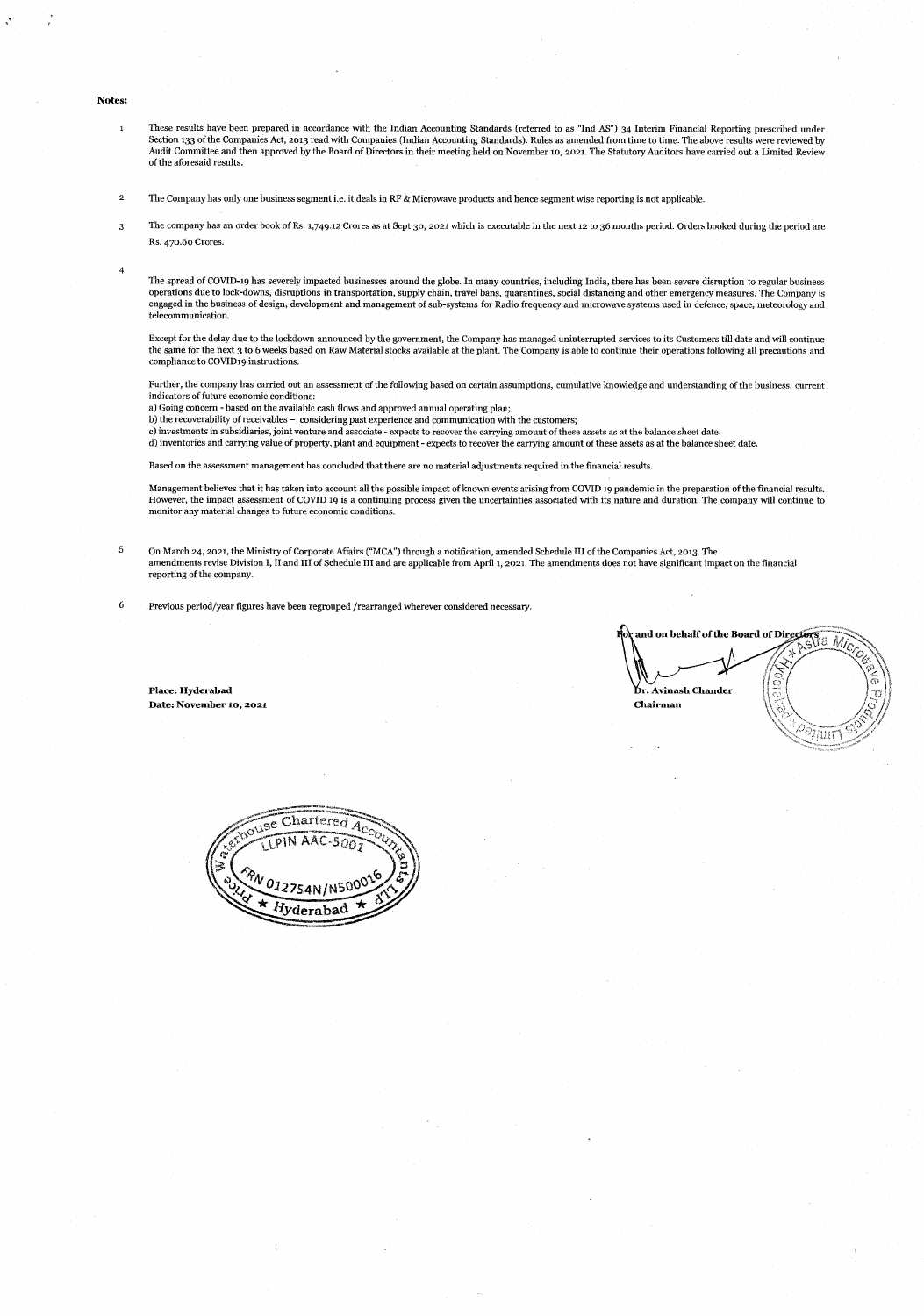### **Standalone Statement of Assets and Liabilities**

 $\frac{1}{2}$ 

 $\hat{\mathcal{K}}$ 

All **amounts in INR** lakhs, **unless otherwise stated** 

| <b>Particulars</b>                                             | As at<br>September 30, 2021 | As at<br>March 31, 2021 |  |
|----------------------------------------------------------------|-----------------------------|-------------------------|--|
|                                                                |                             |                         |  |
| <b>ASSETS</b>                                                  |                             |                         |  |
| <b>Non-current assets</b>                                      |                             |                         |  |
| Property, plant and equipment                                  | 14,367.88                   | 15,028.76               |  |
| <b>Intangible Assets</b>                                       | 105.86                      | 28.10                   |  |
| Capital work-in-progress                                       | 304.30                      |                         |  |
| Investment in Subsidiaries                                     | 1,401.33                    | 1,348.65                |  |
| <b>Investment in Joint Ventures</b>                            | 2,000.00                    | 2,000.00                |  |
| <b>Investment</b> in Associate                                 | 200.10                      | 200.10                  |  |
| <b>Financial assets</b>                                        |                             |                         |  |
| i. Other financial assets                                      | 937.42                      | 1,032.66                |  |
| Deferred tax assets                                            | 441.91                      | 237.99                  |  |
| Non current tax assets                                         | 126.17                      |                         |  |
| Other non-current assets                                       | 278.57                      | 281.06                  |  |
| <b>Total non-current assets</b>                                | 20,163.54                   | 20,157.32               |  |
| <b>Current assets</b>                                          |                             |                         |  |
| Inventories                                                    | 36,205.90                   | 29,089.98               |  |
| <b>Financial assets</b>                                        |                             |                         |  |
| i. Investments                                                 |                             | 1,409.60                |  |
| ii. Trade receivables                                          | 17,827.60                   | 25,382.83               |  |
| iii. Cash and cash equivalents                                 | 369.46                      | 1,426.73                |  |
| iv. Other bank balances                                        | 3,411.06                    | 2,400.47                |  |
| v. Other financial assets                                      | 1,371.65                    | 1,271.91                |  |
| Current tax assets                                             | 112.37                      | 112.37                  |  |
| Other current assets                                           | 9,376.61                    | 10,296.46               |  |
| Total current assets                                           | 68,674.65                   | 71,390.35               |  |
| <b>Total assets</b>                                            | 88,838.19                   | 91,547.67               |  |
| <b>EQUITY AND LIABILITIES</b><br><b>Equity</b>                 |                             |                         |  |
| Equity share capital                                           | 1,732.23                    | 1,732.23                |  |
| Other equity                                                   | 54,599.70                   | 54,319.28               |  |
| <b>Total equity</b>                                            | 56,331.93                   | 56,051.51               |  |
| <b>LIABILITIES</b>                                             |                             |                         |  |
| <b>Non-current liabilities</b>                                 |                             |                         |  |
| Provisions                                                     | 264.81                      | 364.52                  |  |
| <b>Total non-current liabilities</b>                           | 264.81                      | 364.52                  |  |
| <b>Current liabilities</b>                                     |                             |                         |  |
| <b>Financial liabilities</b>                                   |                             |                         |  |
| i. Borrowings                                                  | 8,453.38                    | 10,012.58               |  |
| ii. Trade payables                                             |                             |                         |  |
| (a) total outstanding dues of micro and small                  |                             |                         |  |
| enterprises<br>(b) total outstanding dues other than micro and | 494.86                      | 319.44                  |  |
| small enterprises                                              | 4,759.46                    | 3,183.88                |  |
| iii. Other financial liabilities                               | 1,061.13                    | 1,096.71                |  |
| Provisions                                                     | 187.57                      | 191.62                  |  |
| Current tax liabilities                                        | ۰                           | 92.60                   |  |
| Other current liabilities                                      | 127.99                      | 163.39                  |  |
| <b>Contract liabilities</b>                                    | 17,157.06                   | 20,071.42               |  |
| <b>Total current liabilities</b>                               | 32,241.45                   | 35,131.64               |  |
| <b>Total liabilities</b>                                       | 32,506.26                   | 35,496.16               |  |
| Total equity and liabilities                                   | 88,838.19                   | 91,547.67               |  |



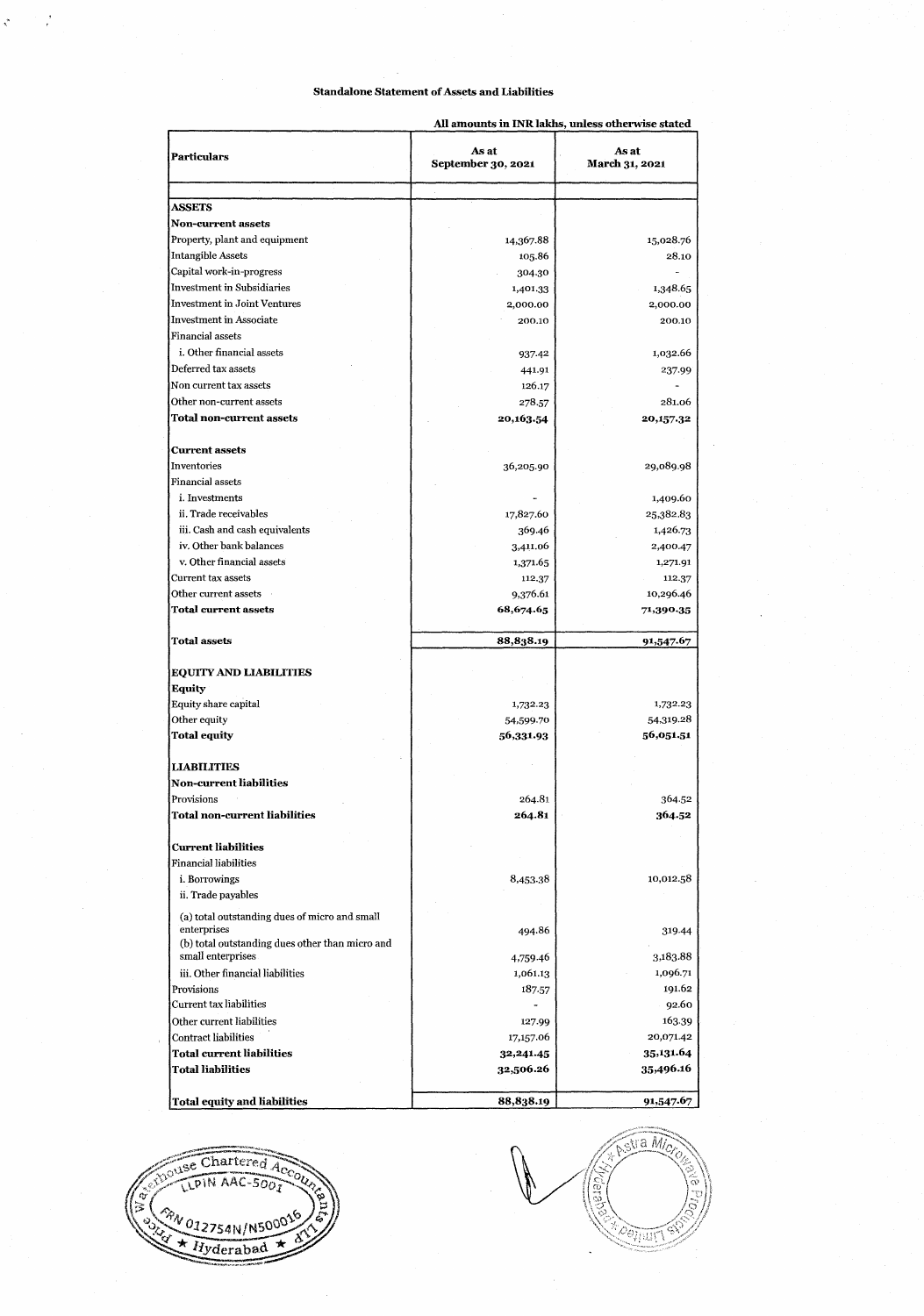### **Standalone statement of cash flows**

 $\hat{\mathcal{P}}$ 

 $\mathcal{I}$ 

|                                                                                           |             | amvums in 111X mans, umiss ounc wisc stan                   |
|-------------------------------------------------------------------------------------------|-------------|-------------------------------------------------------------|
| Particulars                                                                               | 30, 2021    | Period ended September   Period ended September<br>30, 2020 |
| <b>Cash flow from Operating Activities</b>                                                |             |                                                             |
| Profit before tax                                                                         | 1,565.14    | (792.98)                                                    |
| <b>Adjustments for:</b>                                                                   |             |                                                             |
| Depreciation and amortisation expense                                                     | 970.68      | 1,143.74                                                    |
| Finance cost                                                                              | 1,023.41    | 937.52                                                      |
| Interest income                                                                           | (100.80)    | (117.64)                                                    |
| Commission on Corporate guarantee                                                         | (52.68)     |                                                             |
| (Gain)/loss on sale of investments(net)                                                   | (48.24)     |                                                             |
| (Gain)/loss on fair valuation of financial assets                                         |             | (58.49)                                                     |
| (Gain)/loss on disposal of property, plant and equipment                                  | (1.49)      | (0.27)                                                      |
| Unrealised exchange (gain)/loss                                                           | (31.18)     | (387.65)                                                    |
| Changes in expected credit loss                                                           | 36.16       | 0.11                                                        |
| Operating Profit Before Working Capital Changes                                           | 3,361.00    | 724.34                                                      |
| <b>Changes in assets and liabilities:</b>                                                 |             |                                                             |
| (Increase) / Decrease in inventories                                                      | (7, 115.92) | (3,981.32)                                                  |
| (Increase) / Decrease in trade receivables                                                | 7,568.85    | 5,641.75                                                    |
| (Increase) / Decrease in other financial assets                                           | 44.16       | (25.18)                                                     |
| (Increase) / Decrease in other non-current assets                                         | 0.54        | (45.15)                                                     |
| (Increase) / Decrease in other current assets                                             | 919.85      | (2,678.80)                                                  |
| Increase/(Decrease) in trade payable                                                      | 1,732.40    | (1,314.27)                                                  |
| Increase/(Decrease) in provisions                                                         | (22.43)     | (41.75)                                                     |
| Increase/(Decrease) in other financial liabilities                                        | (183.76)    | (153.70)                                                    |
| Increase/(Decrease) in Contract liabilities                                               | (3,221.28)  | 1,019.77                                                    |
| Increase/(Decrease) in other current liabilities                                          | (35.40)     | (32.93)                                                     |
| Cash generated from/(used in) operating activities                                        | 3,048.01    | (887.24)                                                    |
| Income tax paid                                                                           | (749.44)    | (632.11)                                                    |
| Net cash generated from/(used in) operating activities                                    | 2,298.57    | (1,519.35)                                                  |
| <b>Cash flow from Investing Activities</b>                                                |             |                                                             |
| Payments for property, plant and equipment and Intangible assets                          | (535.51)    | (202.32)                                                    |
| Proceeds from sale of property, plant and equipment                                       | 1.97        | 0.27                                                        |
| Proceeds from sale of current investments                                                 | 1,457.84    |                                                             |
| Proceeds from maturity of/(Investment in) margin money deposits against<br>bank gurantees | (1,097.58)  | 75.75                                                       |
| Interest received                                                                         | 139.13      | 208.94                                                      |
| Investment in Equity Shares of Subsidiaries                                               |             | (250.00)                                                    |
| Investment in Equity Shares of Joint ventures                                             |             | (375.00)                                                    |
| <b>Investment in Associate</b>                                                            |             | (200.10)                                                    |
| Net cash flow/(used in) Investing Activities                                              | (34.15)     | (742.46)                                                    |
| <b>Cash flow from Financing Activities</b>                                                |             |                                                             |
| Repayment of long term borrowings                                                         |             | (485.89)                                                    |
| Proceeds from short term borrowings                                                       |             | 80,786.23                                                   |
| Repayment of short term borrowings                                                        | (1,559.20)  | (76, 694.29)                                                |
| Finance cost paid                                                                         | (711.80)    | (707.78)                                                    |
| Dividend paid                                                                             | (1,050.69)  | (1,039.34)                                                  |
| Net cash from /(used in) Financing Activities                                             | (3,321.69)  | 1,858.93                                                    |
| Net Increase/(Decrease) in Cash & Cash equivalents                                        | (1,057.27)  | (402.88)                                                    |
| Cash & Cash Equivalents at the Beginning                                                  | 1,426.73    | 735.92                                                      |
| Cash & Cash equivalents at the End                                                        | 369.46      | 333.04                                                      |



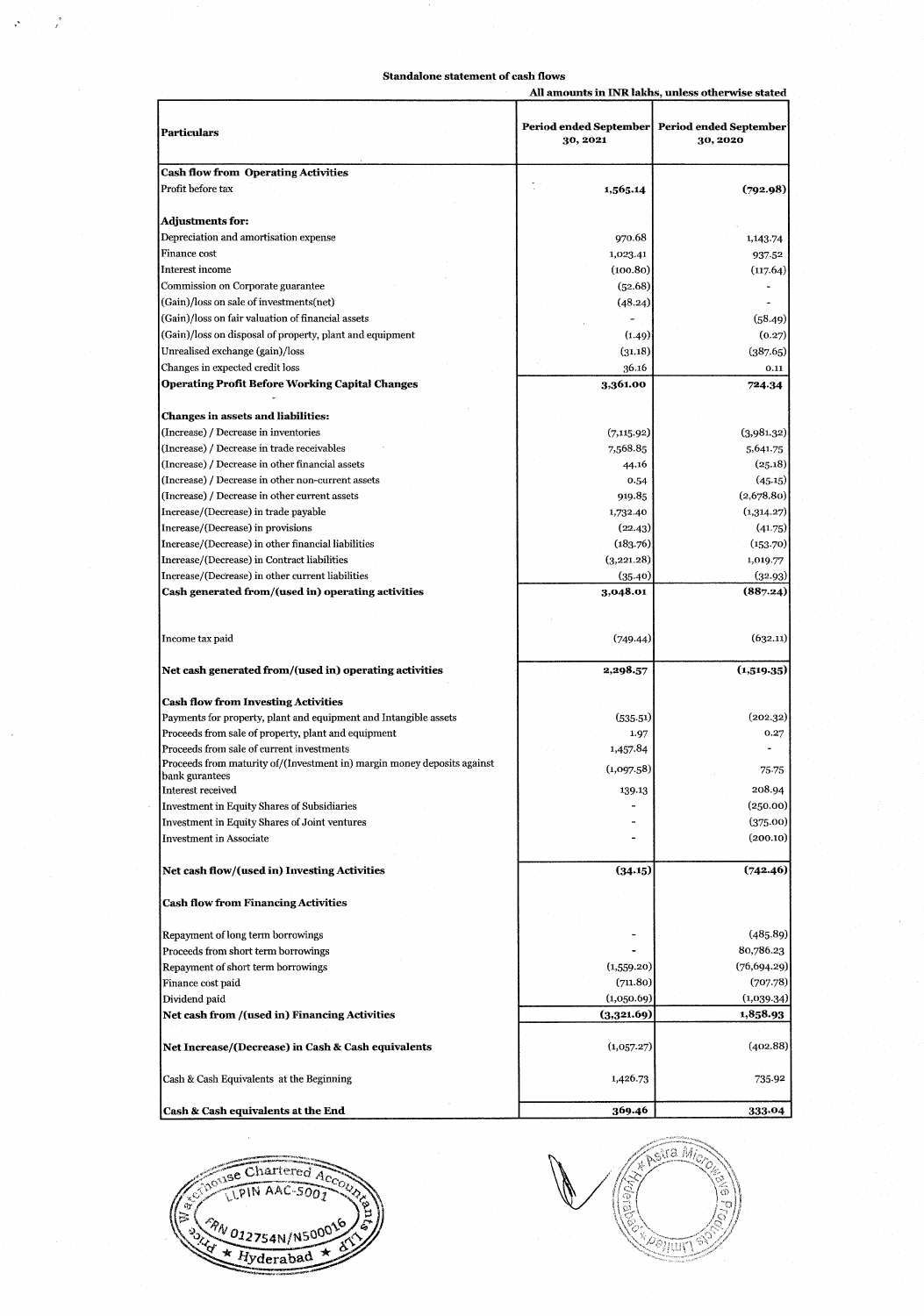## **ASTRA MICROWAVE PRODUCTS LIMITED**

 $\mathcal{C}_j$ 

Registered Office : Astra Towers, Sy.No: 12(P), Kothaguda Post, Kondapur,

**Hitech City, Hyderabad, Telangana 500084 CIN: L29309TG1991PLC013203** 

**Statement of consolidated unaudited financial results for the quarter and half-year ended September 30, 2021** 

|             |                                                                                            | All amounts in INR lakhs, unless otherwise stated |                       |            |                        |                          |                     |
|-------------|--------------------------------------------------------------------------------------------|---------------------------------------------------|-----------------------|------------|------------------------|--------------------------|---------------------|
|             |                                                                                            |                                                   | <b>Ouarters</b> ended |            | <b>Half Year ended</b> |                          | Year ended          |
| S.No        | <b>Particulars</b>                                                                         | 30-Sep-21                                         | 30-Jun-21             | 30-Sep-20  | 30-Sep-21              | 30-Sep-20                | 31-Mar-21           |
|             |                                                                                            | Unaudited                                         | <b>Unaudited</b>      | Unaudited  | Unaudited              | <b>Unaudited</b>         | Audited             |
| $\mathbf 1$ | Income                                                                                     |                                                   |                       |            |                        |                          |                     |
|             | a) Revenue from operations                                                                 | 17,985.59                                         | 12,880.88             | 10,967.67  | 30,866.47              | 20,870.27                | 64,091.22           |
|             | b) Other income                                                                            | 251.17                                            | 94.41                 | 29.96      | 345.58                 | 357.11                   | 1,086.14            |
|             |                                                                                            |                                                   |                       | 10,997.63  | 31,212.05              | 21,227.38                | 65,177.36           |
|             | Total income (a+b)                                                                         | 18,236.76                                         | 12,975.29             |            |                        |                          |                     |
| 2           | <b>Expenses</b>                                                                            |                                                   |                       |            |                        |                          |                     |
|             | a) Cost of materials consumed                                                              | 14,610.27                                         | 9,205.96              | 13,466.87  | 23,816.23              | 18,858.17                | 48,621.47           |
|             | b) Changes in inventories of finished goods,                                               | (629.46)                                          | (1,691.69)            | (5,653.15) | (2,321.15)             | (4,086.41)               | (4,034.05)          |
|             | work-in-progress and stock-in-trade                                                        |                                                   |                       |            |                        |                          |                     |
|             | c) Employees benefits expense                                                              | 1,731.90                                          | 1,793-33              | 1,577.89   | 3,525.23               | 3,056.30                 | 7,137.60            |
|             | d) Finance costs                                                                           | 525.97                                            | 573 57                | 496.09     | 1,099.54               | 986.76                   | 2,312.40            |
|             | d) Depreciation and amortisation expenses                                                  | 506.93                                            | 484.77                | 588.62     | 991.70                 | 1,165.76                 | 2,354.11            |
|             | e) Other expenses                                                                          | 1,065.29                                          | 1,019.86              | 1,176.83   | 2,085.15               | 2,056.37                 | 4,647.40            |
|             |                                                                                            |                                                   |                       |            |                        |                          |                     |
|             | Total expenses (a to f)                                                                    | 17,810.90                                         | 11,385.80             | 11,653.15  | 29,196.70              | 22,036.95                | 61,038.93           |
| 3           | Profit / (Loss) before share of net profit of<br>investment in Joint Venture accounted for | 425.86                                            | 1,589.49              | (655.52)   | 2,015-35               | (809.57)                 | 4,138.43            |
|             | using equity method and tax (1 - 2)                                                        |                                                   |                       |            |                        |                          |                     |
|             |                                                                                            |                                                   |                       |            |                        |                          |                     |
| 4           | Share of loss of Joint Venture accounted for using the<br>equity method                    | (39.90)                                           | (80.02)               | (66.25)    | (119.92)               | (135.41)                 | (283.80)            |
|             | Profit / (Loss) before tax $(3 + 4)$                                                       | 385.96                                            | 1,509.47              | (721.77)   | 1,895.43               | (944.98)                 | 3,854.63            |
| 5           |                                                                                            |                                                   |                       |            |                        |                          |                     |
| 6           | Tax expenses                                                                               |                                                   |                       |            |                        |                          |                     |
|             | Current tax expense/(credit)                                                               | 172.33                                            | 406.03                | (0.96)     | 578.36                 | $-47.39$                 | 1,150.94            |
|             | Tax of earlier years                                                                       |                                                   |                       |            |                        |                          | (32.16)<br>(149.32) |
|             | - Deferred tax expense/(credit)                                                            | (124.45)                                          | (113.87)              | (30.32)    | (238.32)               | (145.89)                 |                     |
| 7           | Net (loss) / profit for the period (5 - 6)                                                 | 338.08                                            | 1,217.31              | (690.49)   | 1,555-39               | (846.48)                 | 2,885.17            |
| 8           | Other comprehensive income                                                                 |                                                   |                       |            |                        |                          |                     |
|             | a) Items that will not be reclassified to profit or loss                                   |                                                   |                       |            |                        |                          |                     |
|             | (i) Remeasurements of post-employment benefit<br>obligations                               | 79.22                                             | 3.82                  | 79.58      | 83.04                  | 65.32                    | 20.78               |
|             |                                                                                            |                                                   |                       |            |                        |                          |                     |
|             | (ii)Income tax relating to items that will not be<br>reclassified to profit or loss        | (19.89)                                           | (1.01)                | (20.03)    | (20.90)                | (16.44)                  | (5.23)              |
|             | b) Items that will be reclassified to profit or loss                                       |                                                   |                       |            |                        |                          |                     |
|             | (i) Exchange differences on translation of foreign                                         |                                                   |                       |            |                        |                          |                     |
|             | operations                                                                                 | 0.65                                              | 4.35                  | (6.38)     | 5.00                   | (6.85)                   | (5.96)              |
|             | (i)Income tax relating to items that will be reclassified                                  |                                                   |                       |            |                        |                          |                     |
|             | to profit or loss                                                                          |                                                   |                       |            |                        |                          |                     |
|             | Total other comprehensive income                                                           | 59.98                                             | 7.16                  | 53.17      | 67.14                  | 42.03                    | 9.59                |
|             | Total comprehensive income / (loss)                                                        | 398.06                                            | 1,224.47              | (637.32)   | 1,622.53               | (804.45)                 | 2,894.76            |
| y           | $(7+8)$                                                                                    |                                                   |                       |            |                        |                          |                     |
| 10          | (Loss) / Profit for the period attributable to                                             |                                                   |                       |            |                        |                          |                     |
|             | Owners of the Company                                                                      | 338.08                                            | 1,217.31              | (690.49)   | 1,555.39               | (846.48)                 | 2,885.17            |
|             | Non-controlling interest                                                                   |                                                   |                       |            |                        |                          |                     |
|             | Other Comprehensive Income attributable to                                                 |                                                   |                       |            |                        |                          |                     |
| 11          | Owners of the Company                                                                      | 59.98                                             | 7.16                  | 53.17      | 67.14                  | 42.03                    | 9.59                |
|             | Non-controlling interest                                                                   |                                                   |                       |            |                        | $\overline{\phantom{a}}$ |                     |
|             |                                                                                            |                                                   |                       |            |                        |                          |                     |
|             | Total Comprehensive Income / (Loss) attributable to                                        |                                                   |                       |            |                        |                          |                     |
| 12          |                                                                                            |                                                   |                       |            |                        |                          |                     |
|             | Owners of the Company                                                                      | 398.06                                            | 1,224.47              | (637.32)   | 1,622.53               | (804.45)                 | 2,894.76            |
|             | Non-controlling interest                                                                   |                                                   |                       |            |                        |                          |                     |
|             | Earnings per equity share (in Rs.)                                                         |                                                   |                       |            |                        |                          |                     |
| 13          | (Rs. 2/- per equity share)                                                                 |                                                   |                       |            |                        |                          |                     |
|             | a) Basic                                                                                   | 0.39                                              | 1.41                  | (0.80)     | 1,80                   | (0.98)                   | 3.33                |
|             | b) Diluted                                                                                 | 0.39                                              | 1.41                  | (0.80)     | 1.80                   | (0.98)                   | 3.33                |
|             | Paid-up equity share capital                                                               | 1,732.23                                          | 1,732.23              | 1,732.23   | 1,732.23               | 1,732.23                 | 1,732.23            |
| 14          | (Rs. 2/- per equity share)                                                                 |                                                   |                       |            |                        |                          |                     |
|             |                                                                                            |                                                   |                       |            |                        |                          |                     |



**Stra Mich**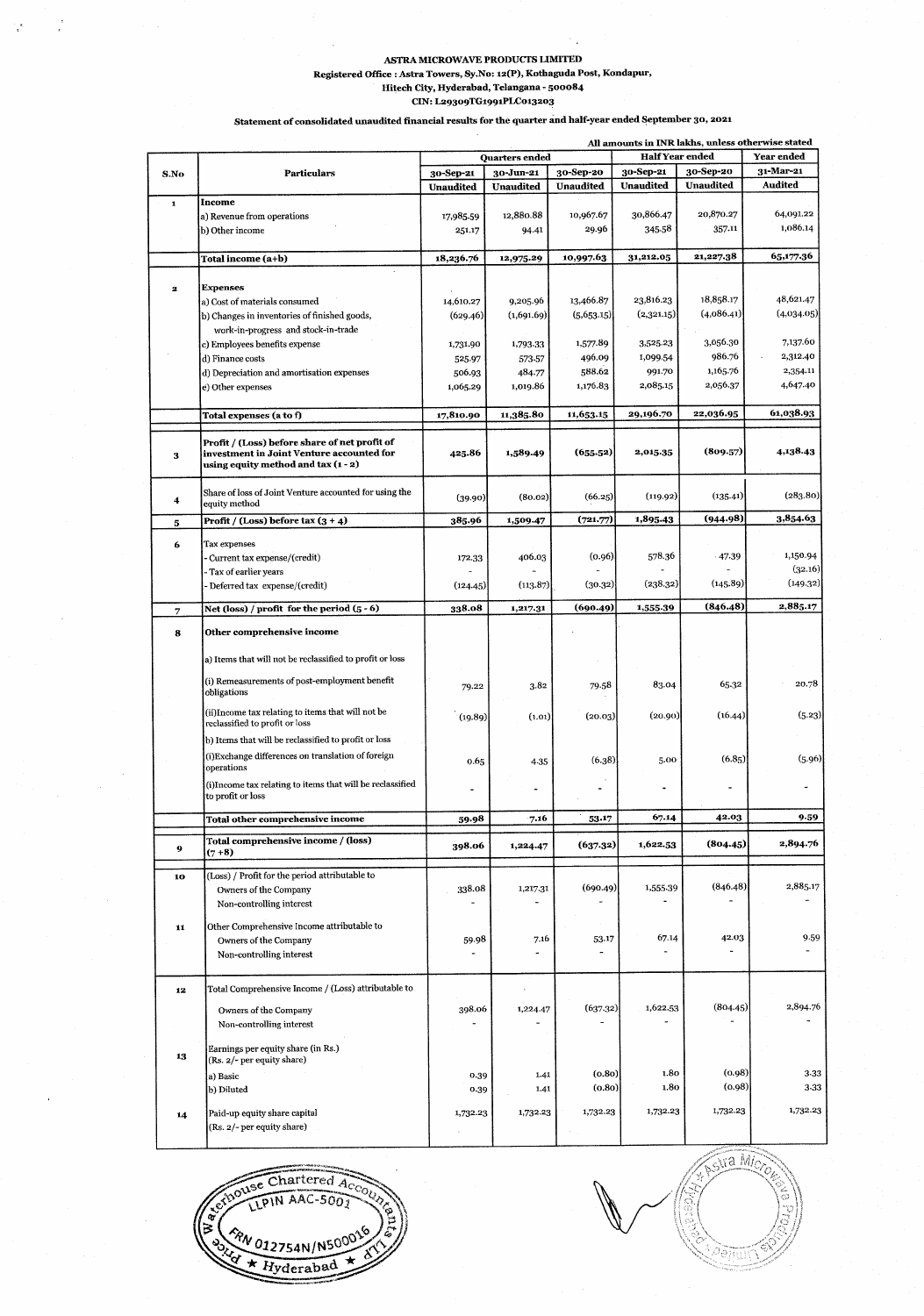**Notes:** 

- I The Statement of consolidated financial results includes the results of Astra Microwave Products Limited ('the Company' or 'the Holding Company'), the following subsidiaries (collectively referred as 'the Group' hereinunder), one joint venture: (a) Bhavyabhanu Electronics Private Limited - Wholly Owned Subsidiary
	- (b) Aelius Semiconductors Ple. Ltd. Singapore Wholly Owned Subsidiary
	- (c) Astrs Foundation (Section 8 Company) Wholly Owned Subsidiary
	- (d) Astra Rafael Comsys Private Limited Joint Venture
	- Financial results of Janyu Technologies Private Limited which has been assesed as an associate company from previous quarter has not been considered for this statement as the impact is considered as insignificant.
- 2 These results have been prepared in accordance with the Indian Accounting Standards (referred to as "Ind AS") 34 Interim Financial Reporting prescribed under Section 133 of the Companies Act, 2013 read with Companies (Indian Accounting Standards). Rules as amended from time to time. The above results were reviewed by Audit Committee and then approved by the Board of Directors in their meeting held on November 10, 2021, The Statutory Auditors have carried out a Limited Review of the aforesaid results,
- 3 The Company has only one business segment i.e. it deals in RF & Microwave products and hence segment wise reporting is not applicable.
- 4 The company has an order book of Rs. 2,370,26 Crores as at September 30, 2021 which is executable in the next 12 to 30 months period. Orders booked during the period are Rs. 519.14 Crores.
- 5 The spread of COVID-19 has severely impacted businesses around the globe. In many countries, including India, there has been severe disruption to regular business operations due to lock-downs, disruptions in transportation, supply chain, travel bans, quarantines, social distancing and other emergency measures. The Company is engaged in the business of design, development and management of sub-systems for Radio frequency and microwave systems used in defence, space, meteorology and telecommunication,

The Company is able to continue their operations following all precautions and compliance to COVID19 directives.

Further, the company has carried out an assessment of the following based on certain assumptions, cumulative knowledge and understanding of the business, current indicators of future economic conditions:

- a) Going concern based on the available cash flows and approved annual operating plan;
- b) the recoverability of receivables considering past experience and communication with the customers;
- c) investments in Joint venture and associate expects to recover the carrying amount of these assets as at the balance sheet date.
- d) inventories and carrying value of property, plant and equipment expects to recover the carrying amount of'these assets as at the balance sheet date.

Based on the assessment management has concluded that there are no material adjustments required in the financial results.

Management believes that it has taken into account all the possible impact of known events arising from COVID 19 pandemic in the preparation of the financial statements. However, the impact assessment of COVID 19 is a continuing process given the uncertainties associated with its nature and duration. Given the uncertainty because of COVID-19, the final impact on the company's financial results may differ from that estimated as at the date of approval of these financial results. The company will continue to monitor any material changes to future economic conditions.

On March 24, 2021, the Ministry of Corporate Affairs ("MCA") through a notification, amended Schedule III of the Companies Act, 2013. The amendments revise Division I, II and III of Schedule III and are applicable from April 1, 2021. The amendments does not have significant impact on the financial reporting of the company.

7 Previous period/year figures have been regrouped /rearranged wherever considered necessary.

**\ or and on behalf of the Board of Directors**  ğ **Place: Hyderabad sinus in the sinus in the sinus in the sinus in the sinus in the sinus in the sinus in the sinus in the sinus in the sinus in the sinus in the sinus in the sinus in the sinus in the sinus in the sinus in** 

 $\mathbb{Z}$ 

**Date: November 10, 2021 Chairman** 

6

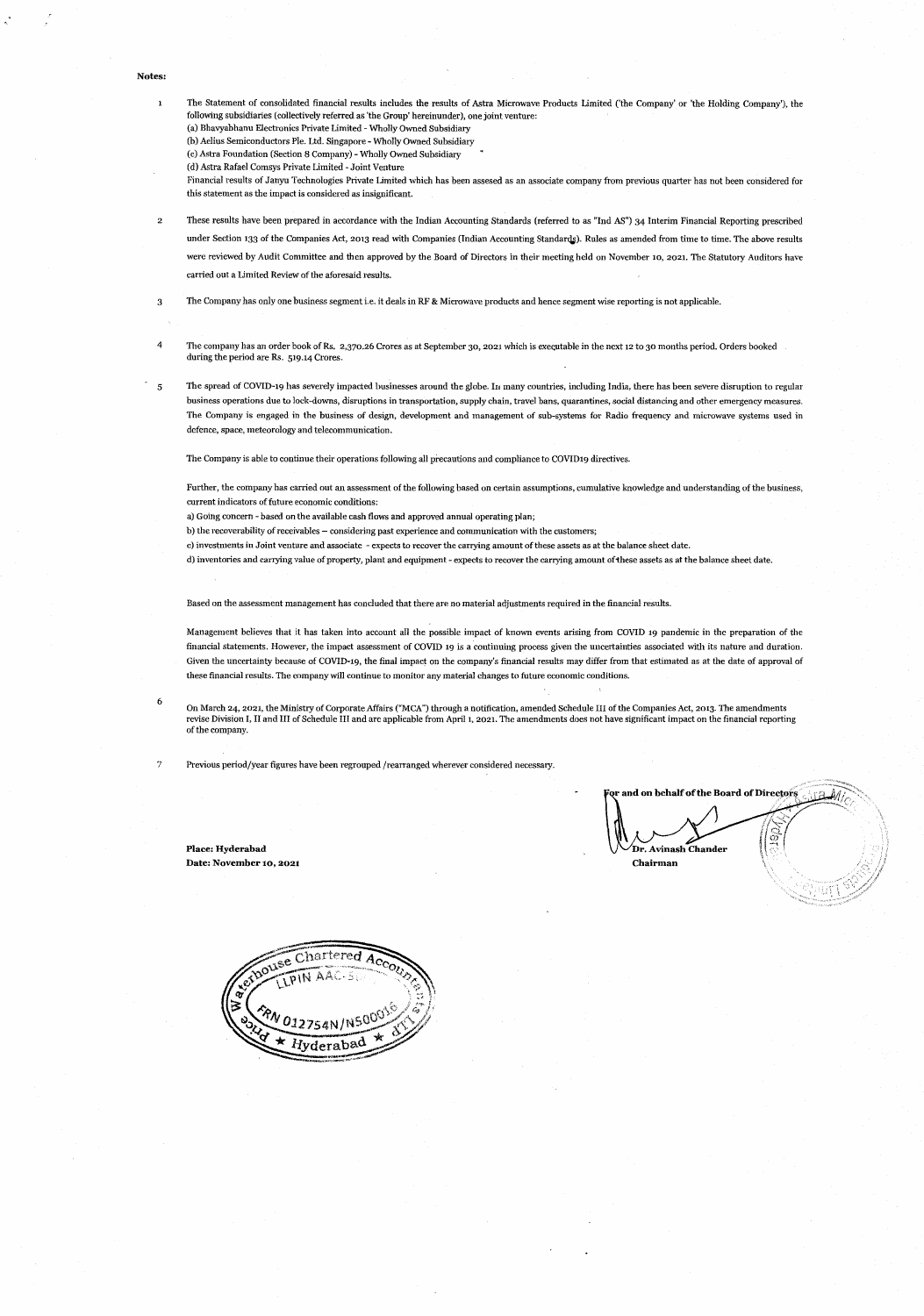## **Consolidated Statement of Assets and Liabilities**

| <b>Particulars</b>                                        | As at<br>September 30, 2021 | As at<br>March 31, 2021 |
|-----------------------------------------------------------|-----------------------------|-------------------------|
|                                                           | <b>Unaudited</b>            | <b>Audited</b>          |
| ASSETS                                                    |                             |                         |
| <b>Non-current assets</b>                                 |                             |                         |
| Property, plant and equipment                             | 14,571.63                   | 15,243.81               |
| Intangible assets                                         | 105.86                      | 28.10                   |
| Capital work-in-progress                                  | 304.30                      |                         |
| <b>Investment in Joint Ventures</b>                       | 1,289.52                    | 1,409.44                |
| <b>Investment in Associate</b>                            | 200.46                      | 200.46                  |
| Financial assets                                          |                             |                         |
| i. Other financial assets                                 | 1,043.30                    | 1,135.39                |
| Deferred tax assets                                       | 495.47                      | 278.05                  |
| Non-current tax assets                                    | 126.17                      |                         |
| Other non-current assets                                  | 282.22                      | 287.43                  |
| Total non-current assets                                  | 18,418.93                   | 18,582.68               |
| <b>Current assets</b>                                     |                             |                         |
| Inventories                                               | 37,844.26                   | 32,961.07               |
| Financial assets                                          |                             |                         |
| i. Investments                                            |                             | 1,409.60                |
| ii. Trade receivables                                     | 18,404.38                   | 26,681.79               |
| iii. Cash and cash equivalents                            | 888.08                      | 1,751.63                |
| iv. Other bank balances                                   | 3,423.03                    | 2,500.98                |
| v. Other financials assets                                | 1,380.50                    | 1,287.53                |
| Current tax assets (net)                                  | 112.37                      | 112.37                  |
| Other current assets                                      | 9,576 54                    | 9,242.00                |
| <b>Total current assets</b>                               | 71,629.16                   | 75,946.97               |
| <b>Total assets</b>                                       | 90,048.09                   | 94,529.65               |
| <b>EQUITY AND LIABILITIES</b>                             |                             |                         |
| Equity                                                    |                             |                         |
| Equity share capital                                      | 1,732.23                    | 1,732.23                |
| Other equity                                              | 54,721.46                   | 54,138.27               |
| <b>Equity Attributable to owners of the Company</b>       | 56,453.69                   | 55,870.50               |
| <b>Non Controlling Interest</b>                           | 0.16                        | 0.16                    |
| <b>Total equity</b>                                       | 56,453.85                   | 55,870.66               |
|                                                           |                             |                         |
| <b>LIABILITIES</b>                                        |                             |                         |
| <b>Non-current liabilities</b>                            |                             |                         |
| Provisions                                                | 297.11                      | 398.41                  |
| Total non-current liabilities                             | 297.11                      | 398.41                  |
| <b>Current liabilities</b>                                |                             |                         |
| Financial liabilities                                     |                             |                         |
| i. Borrowings                                             | 9,132.89                    | 12,155.45               |
| ii. Trade payables                                        |                             |                         |
| (a) total outstanding dues of micro and small enterprises | 494.86                      | 321.21                  |
| (b) total outstanding dues other than micro and small     |                             |                         |
| enterprises                                               | 4,878.37                    | 3,451.38                |
| iii. Other financial liabilities                          | 1,158.55                    | 1,204.22                |
| Provisions                                                | 196.02                      | 200.72                  |
| Current tax liabilities (net)                             | 106.40                      | 155.28                  |
| Other current liabilities                                 | 165.11                      | 482.44                  |
| <b>Contract liabilities</b>                               | 17,164.93                   | 20,289.88               |
| <b>Total current liabilities</b>                          | 33,297.13                   | 38,260.58               |
| <b>Total liabilities</b>                                  | 33,594.24                   | 38,658.99               |
| <b>Total equity and liabilities</b>                       | 90,048.09                   | 94,529.65               |

**All amounts in INR lalths, unless otherwise stated** 



 $\widehat{\mathcal{M}}$ a Mi ///  $\ell$ อั $\widetilde{\eta}$ นทุ่